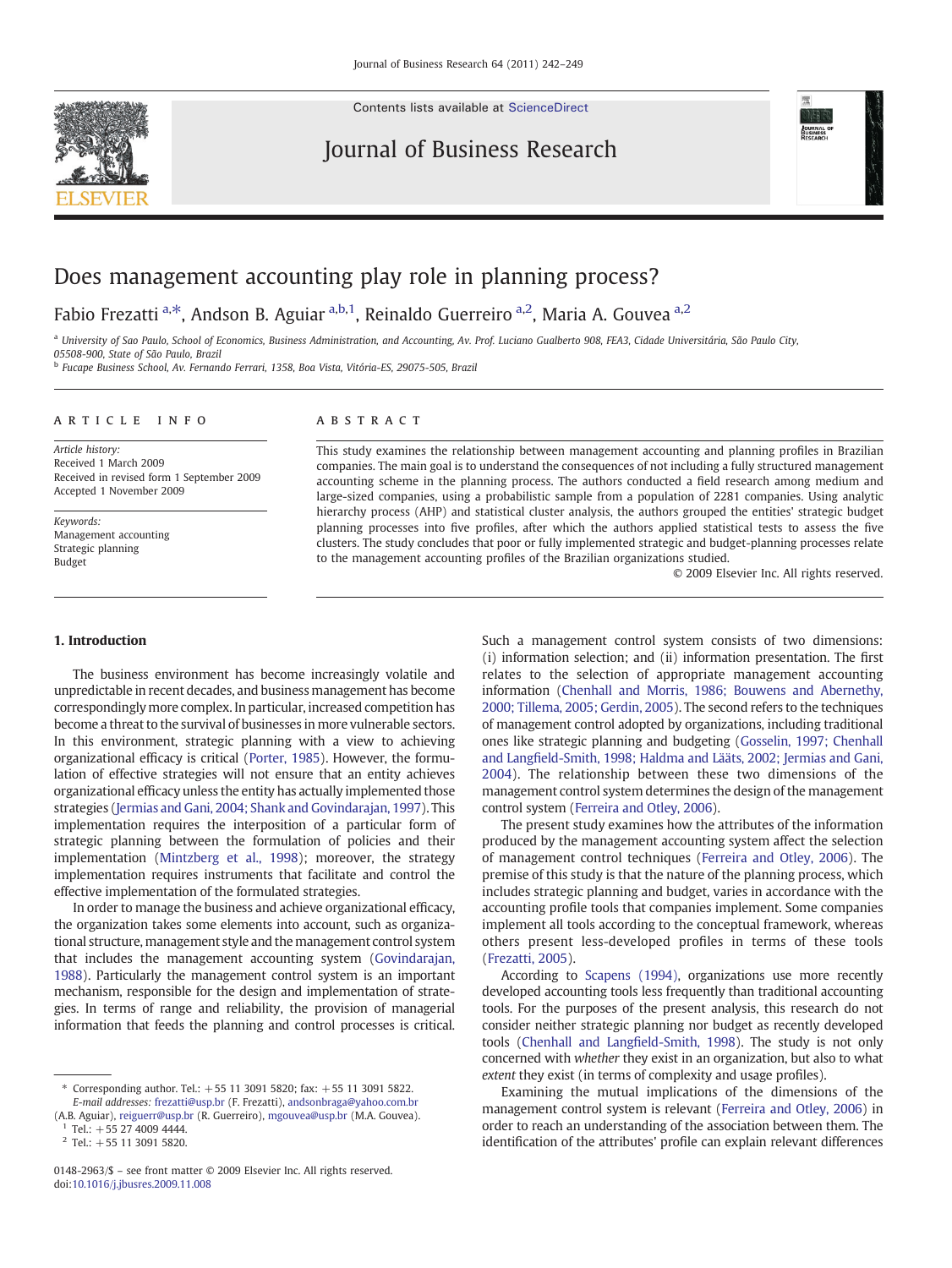among the entities in terms of the planning process, usage level and even satisfaction level with the use of the artifact.

This study intends to add to the literature the qualitative discussion of the planning process in a more ambitious dimension than to simply identify whether the process exists or not, perceiving if different planning process profiles require peculiarities in terms of the attributes of the management accounting system. Consequently, the development itself and demand of management accounting can be understood in a broader way on the basis of this associative analysis.

Considering that management accounting may have different profiles of level of structuring and that, according to these profiles management accounting may have different impacts on the strategic plan and budget, the study aims to address the following research question.

Is management accounting structure associated with the planning (strategic and budget) processes development? H1: the structure of the management accounting attributes associates with the strategic planning and budget development.

#### 2. Literature review

This literature review focuses on the following subjects: the strategic planning process; the relationship between strategic planning and budgeting; the management accounting information system; the relationship between management accounting and the planning process; and (v) the attributes of the management accounting structure (see Fig. 1).

#### 2.1. Strategic planning process

Strategic planning literature usually predicts that the use of a strategic planning process positively affects profitability, and this positive effect has been its major objective since at least the 1960s [\(Pearce et al., 1987\)](#page--1-0). However, various studies have reached differing conclusions from analyses of the relationship between strategic planning and performance [\(Armstrong, 1982; Glaister and Falshaw,](#page--1-0) [1999; Andersen, 2000; Rogers and Bamford, 2002](#page--1-0)). According to [Brock](#page--1-0) [and Barry \(2003\),](#page--1-0) this divergence results from: (i) inconsistencies in putting plans into action; (ii) ignoring contextual influences; and (iii) invalid measuring techniques. The last item includes weaknesses in accounting data. In this regard, [Peel and Bridge \(1998\)](#page--1-0) suggest that the use of accounting-based measures, such as revenue, is one reason for the divergence. As [Bracker and Pearson \(1986\)](#page--1-0) observe, this lack of convergence occurs because accounting-based performance measures have two inherent weaknesses: (i) a lack of homogeneity in accounting data; and (ii) non-availability of data for small firms.

[O'Regan and Ghobadian \(2002\)](#page--1-0) identify some barriers to the implementation of formal strategic planning—including a lack of relevant and adequate information, which is central to the strategic planning process for companies that use this process formally. In this



Fig. 1. Planning and management accounting attributes association.

context, [Rogers and Bamford \(2002\)](#page--1-0) note that the key organizational issue in the future will be information management and the strategic planning process has to emphasize the types of information that support the company's strategic orientation No process requires greater coordination and information input than an organization's planning process.

Apparently the management team requires a great deal of internal information to support its decision-making process and that each organization has its own configuration of needs, timing, and details. The selection of the information is critical because this selection must meet the specific needs of the organization, rather than being a mandatory specification imposed from outside the firm. Most criticisms of accounting information arise from a failure to plan the information structure according to the organization's specific requirements or needs. The authors do not intend to investigate possible reasons for that, like life cycle and cost–benefit evaluation, but the availability of the information structure, captured by the attributes profile is the main point of the research.

According to [Fischmann and Almeida \(1993\),](#page--1-0) the strategic components of the planning process are: vision, mission, long-term objectives, scenarios, and operational plans (as shown in Table 1).

#### 2.2. Relationship between strategic planning and budgeting

[Steiner \(1979\)](#page--1-0) considers that the strategic planning concept has the following characteristics: (i) related to the future consequences of current decisions; (ii) a process that begins by setting organizational objectives, then defines the strategies and policies to reach them, and, finally, develops detailed plans to guarantee that the strategies are implemented; (iii) an *attitude*—that is, strategic planning is more than an intellectual exercise; and (iv) responsible for the links among longterm strategic plans, medium-term programs, short-term budgets, and operational plans. The budget is the tool that enables the strategic plan to meet its objectives.

In creating the links, especially the connection between the longterm plans and the short-term budgets, the association between strategic issues and tactical issues becomes especially relevant to the development of the planning system as a whole—thus avoiding either an ethereal approach (which lacks contact with business reality) or an exclusively tactical process (which lacks consideration of the overall strategic objectives of the company). Neither of these extremes provides the process with the necessary balance.

As [Andersen \(2000, p. 184\)](#page--1-0) observes, a relation normally exists between a failure to show a positive association between strategic planning and performance and "a tendency not to emphasize the role of strategic planning." Management accounting can thus contribute to poor strategic planning—either because information is inadequate or absent, or because information has been badly used.

[Oliveira \(1985\)](#page--1-0) categorizes the most common strategic planning flaws as occurring: (i) before the start of the elaboration (of planning); (ii) during the elaboration; and (iii) during the implementation. Among the flaws in the first category, [Oliveira \(1985,](#page--1-0) [p. 35\)](#page--1-0) refers to not preparing the ground for strategic planning inside the company [and] not scheduling the system for the control and evaluation of strategic planning. Establishing the criteria and

| Table 1                                    |  |  |
|--------------------------------------------|--|--|
| Elements of strategic planning and budget. |  |  |

| Strategic planning                                                                                          | <b>Budget</b>                                                                                                                                               |
|-------------------------------------------------------------------------------------------------------------|-------------------------------------------------------------------------------------------------------------------------------------------------------------|
| 1. Vision<br>2. Mission<br>3. Strategies and long-term goals<br>4. Scenarios<br>5. Long-term operating plan | 1. Assumptions<br>2. Marketing plan<br>3. Production and logistic plan<br>4. Human resources plan<br>5. Capital budget<br>6. Projected financial statements |